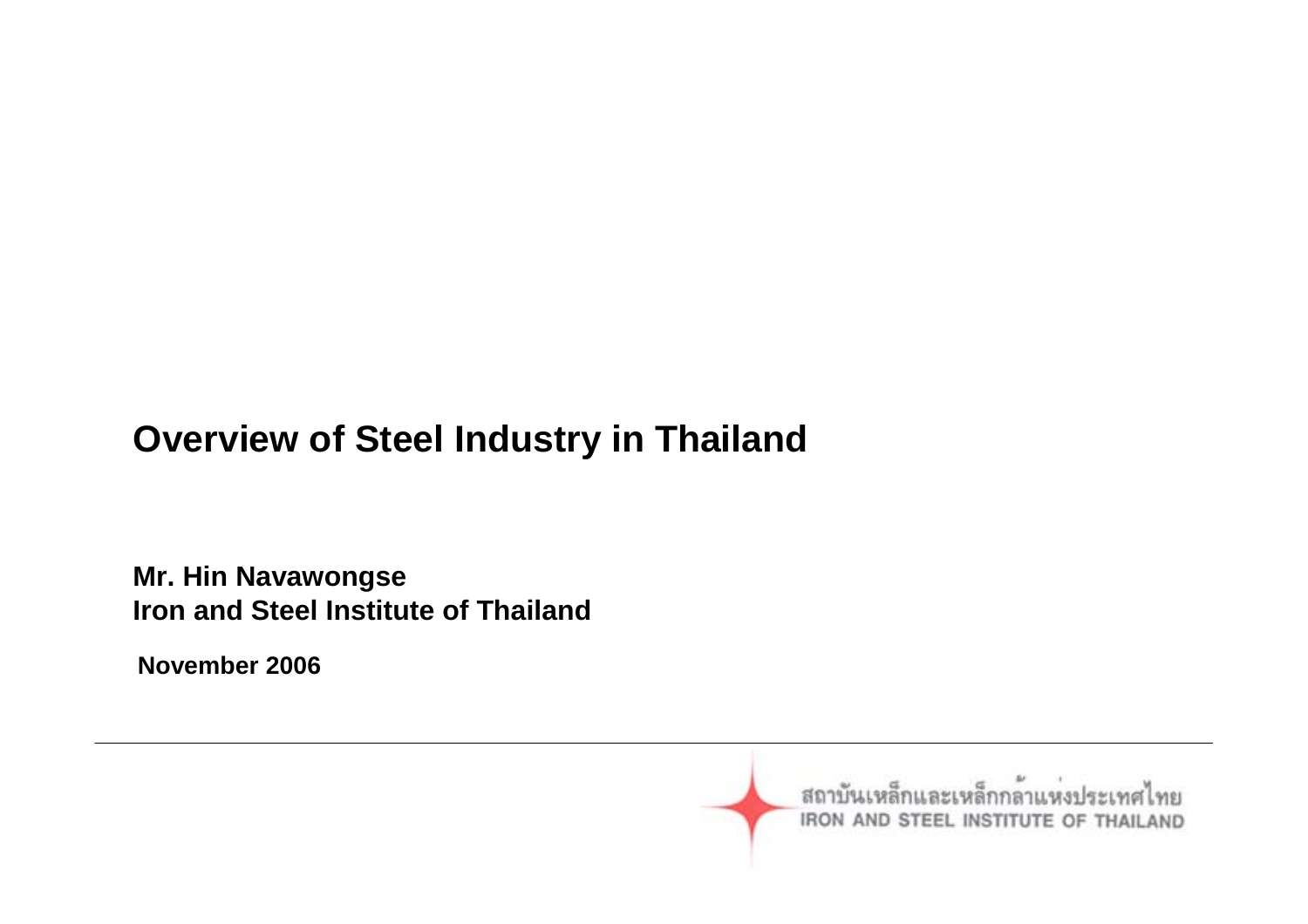# **Thailand steel situation**

# **- Specific Energy Consumption (SEC) in 1999 - 2004**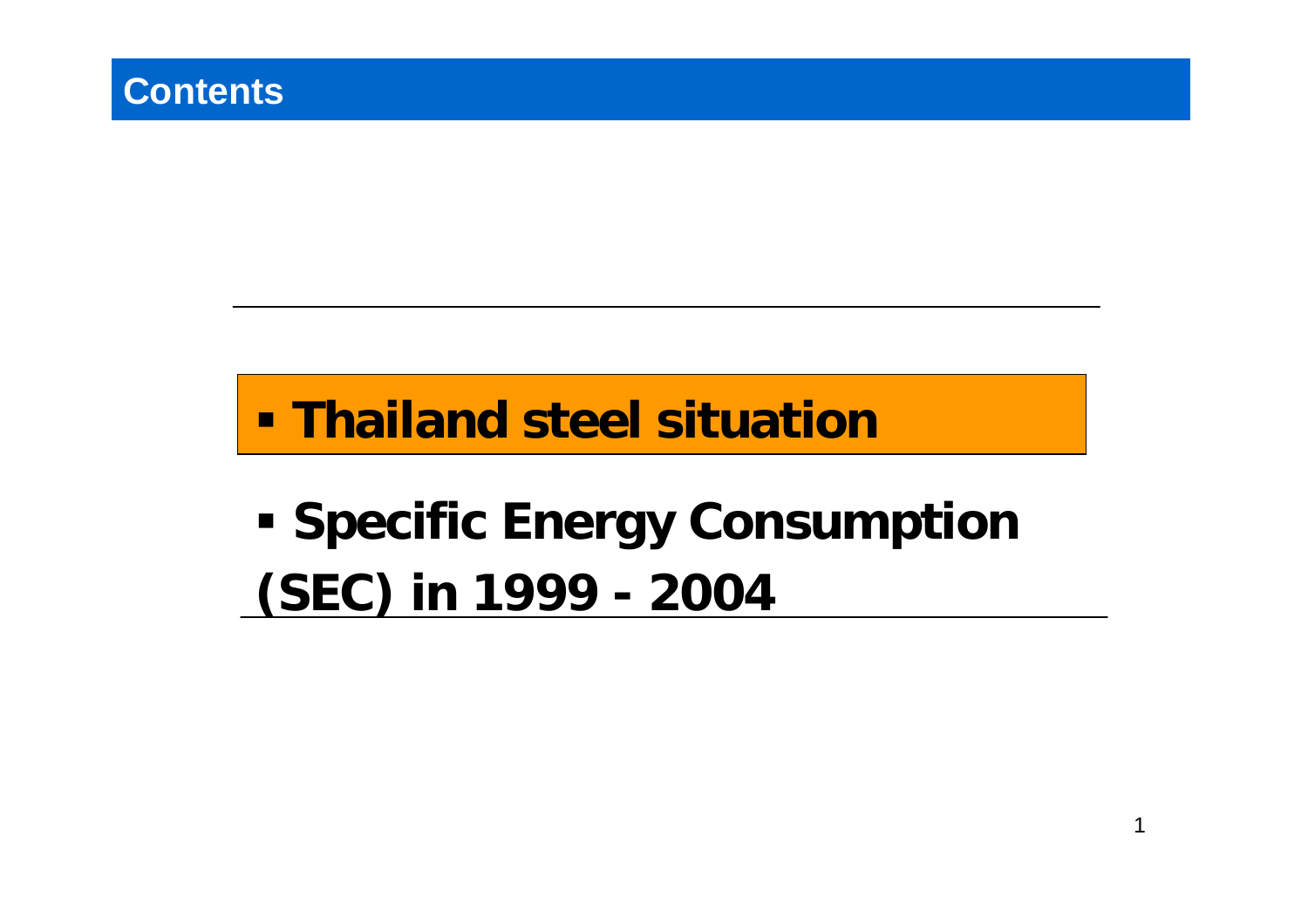#### **Integrated steel production process**

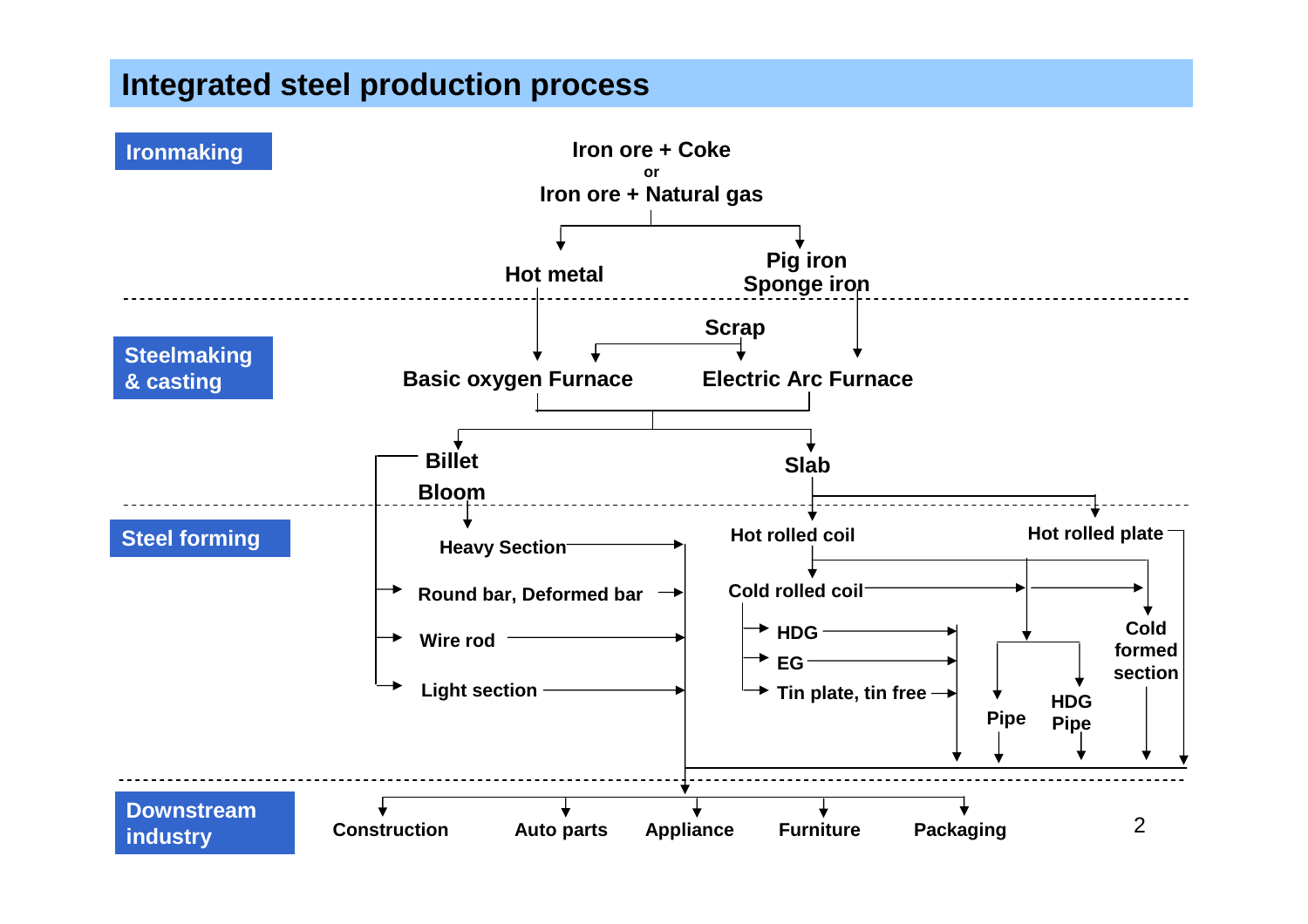**The decline since second half of 2005 was mainly derived from a slowdown in consumer expenditure and investment.**

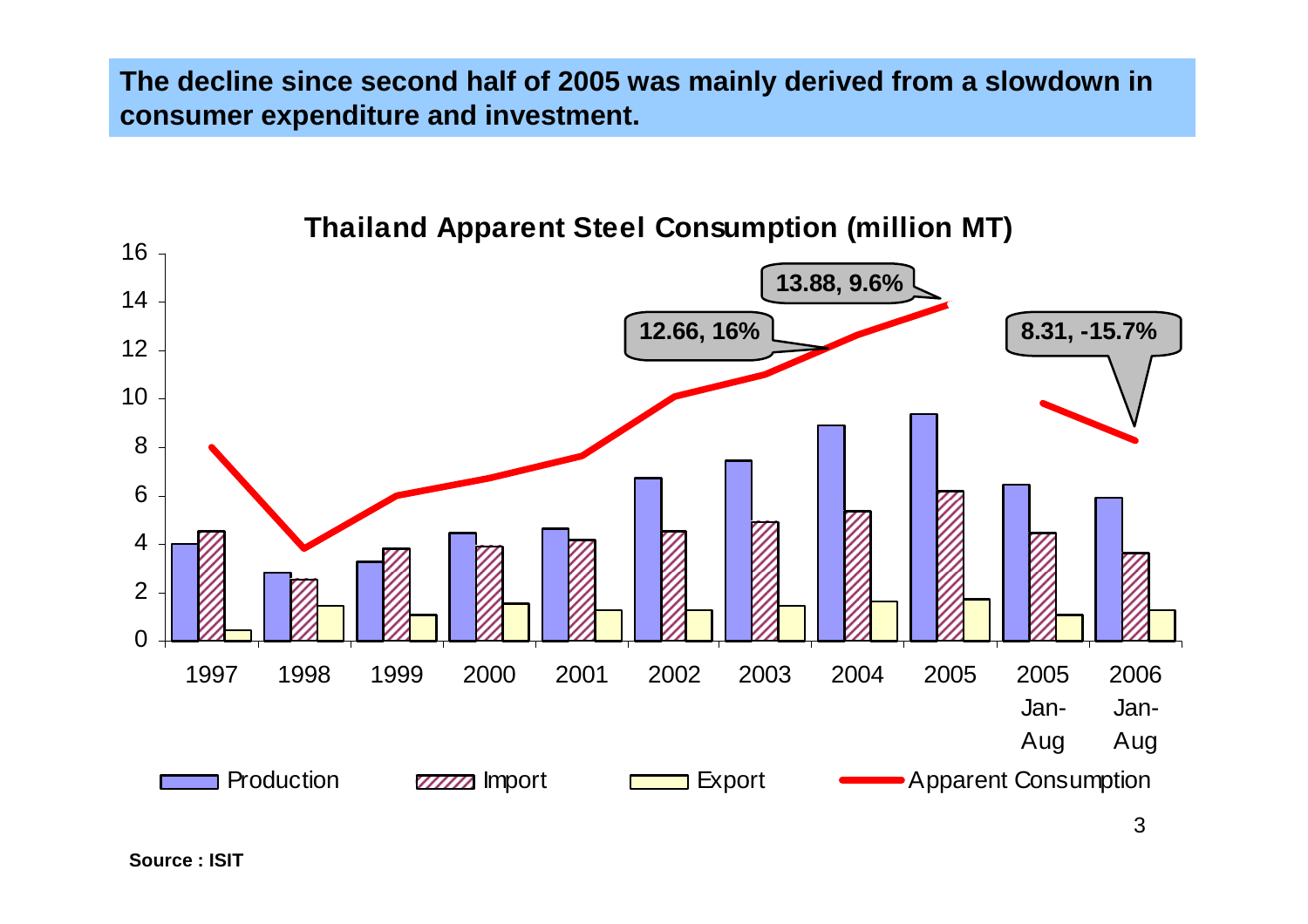

| <b>Long Product</b>         | 2005 Jan-Aug | 2006 Jan-Aug | %Change  |
|-----------------------------|--------------|--------------|----------|
| <b>Production</b>           | 3,664        | 3,134        | $-14.5%$ |
| <b>Import</b>               | 674          | 618          | $-8.4%$  |
| <b>Export</b>               | 194          | 252          | 30.3%    |
| <b>Apparent Consumption</b> | 4,145        | 3,500        | $-15.6%$ |

**Production Import Export Consumption**

**Aug**

**Aug**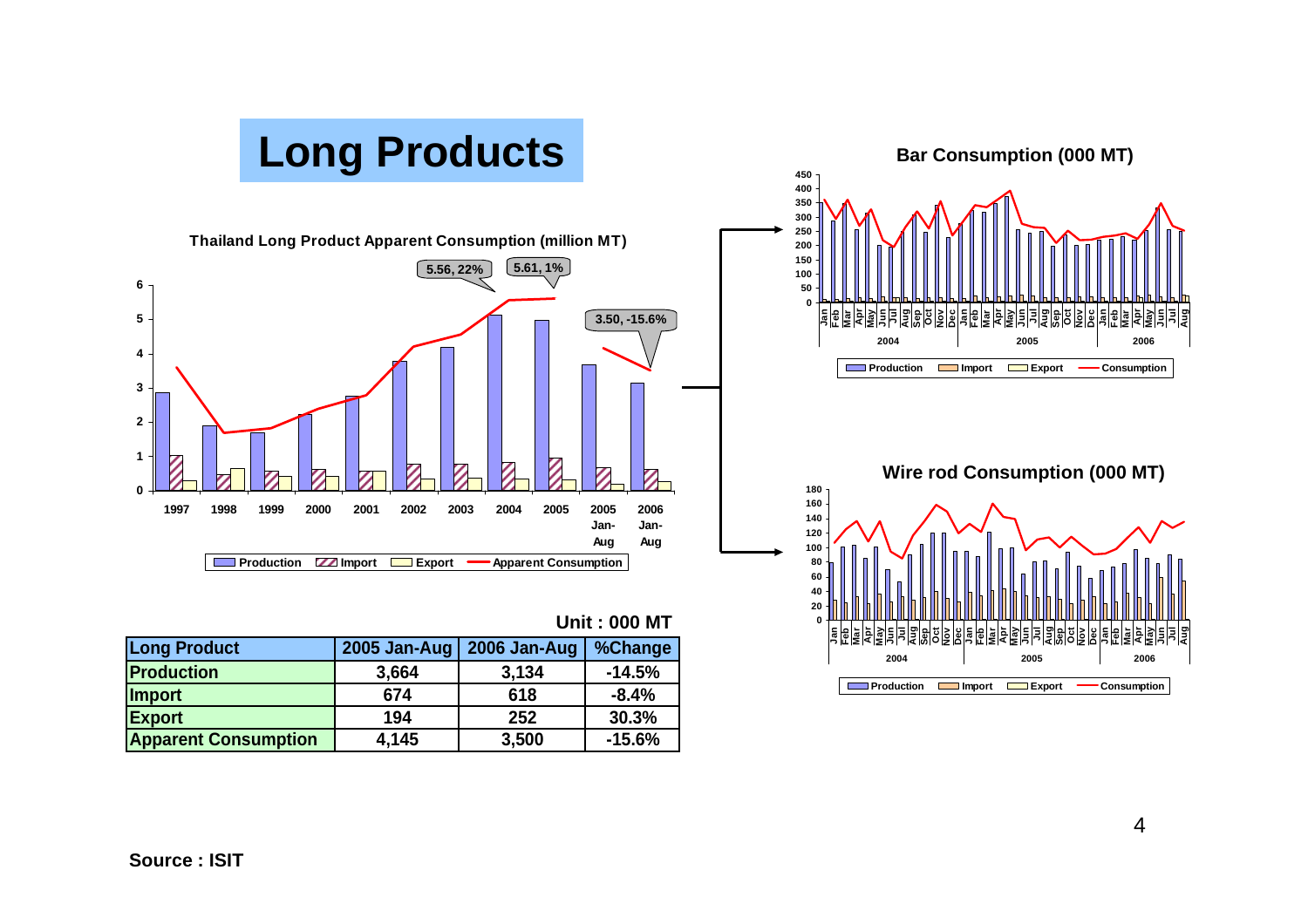#### **Bar**





| <b>Major sources</b><br>(import) | <b>Main destination</b><br>(export) |
|----------------------------------|-------------------------------------|
| -S.Korea                         | - USA                               |
| - Taiwan                         | - Cambodia                          |
| - Japan                          | - Lao Republic                      |
| - China                          | - Australia                         |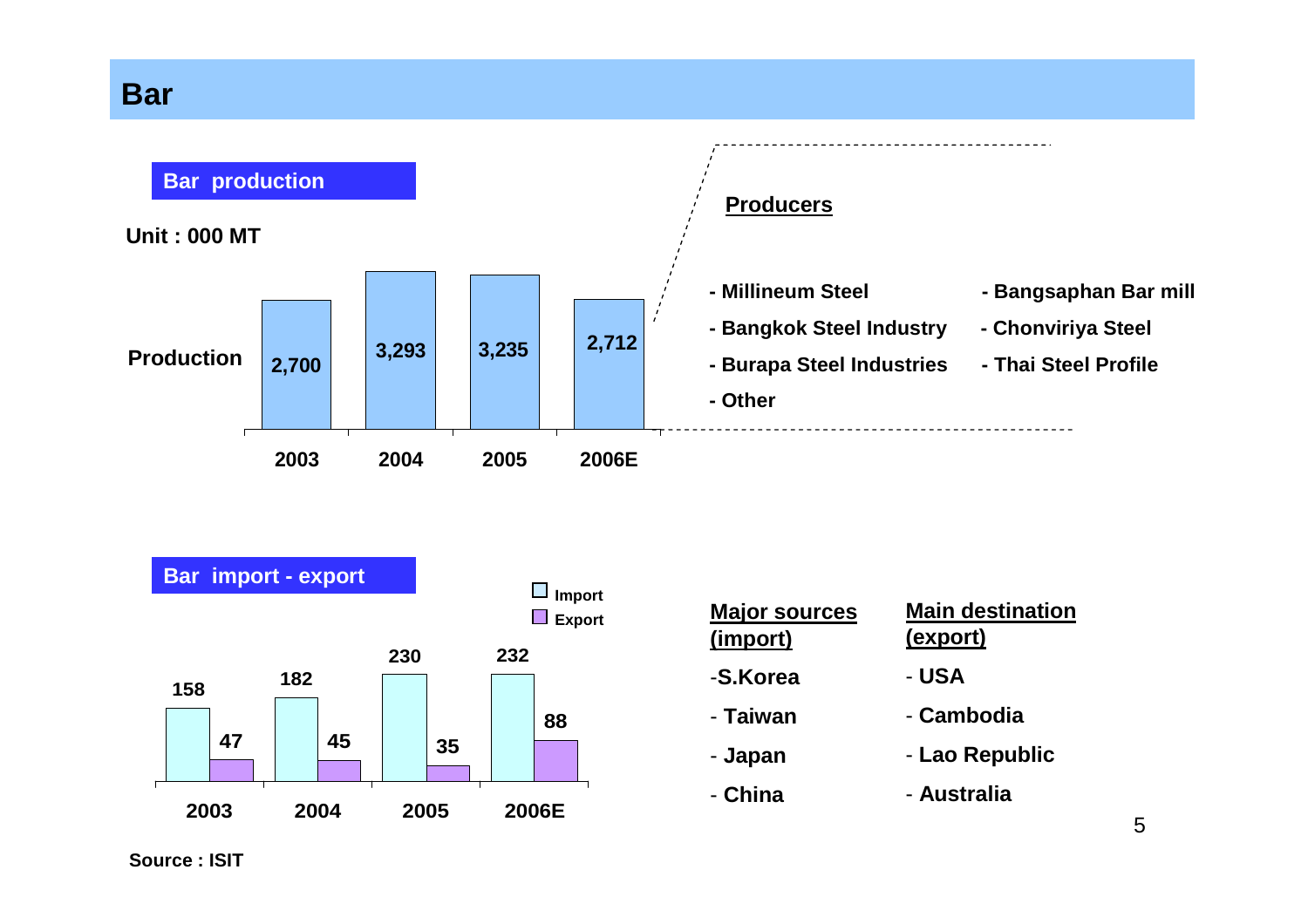#### **Wire rod**



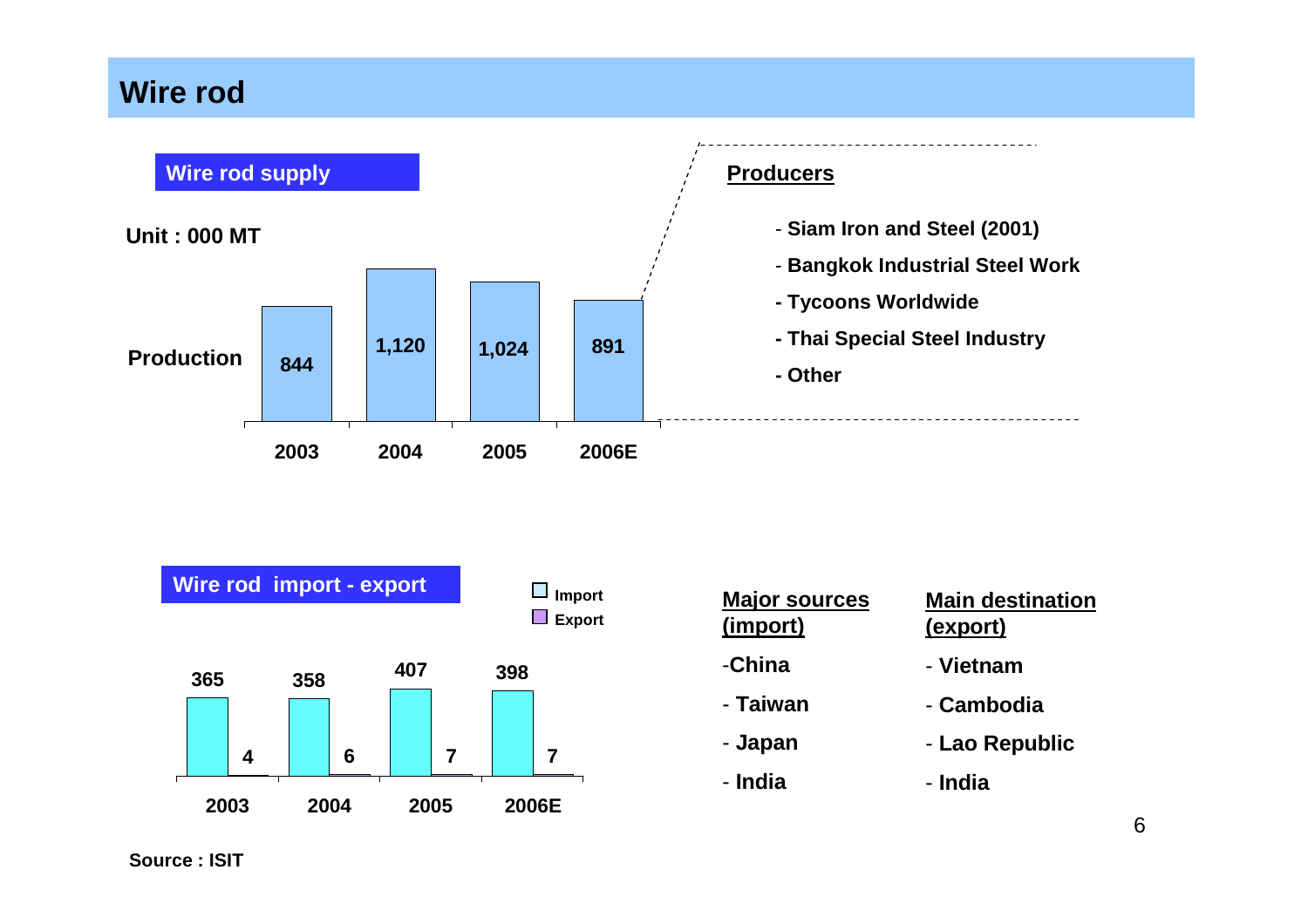#### **HR Sheet consumption (000 MT) HR Consumption (000 MT)**

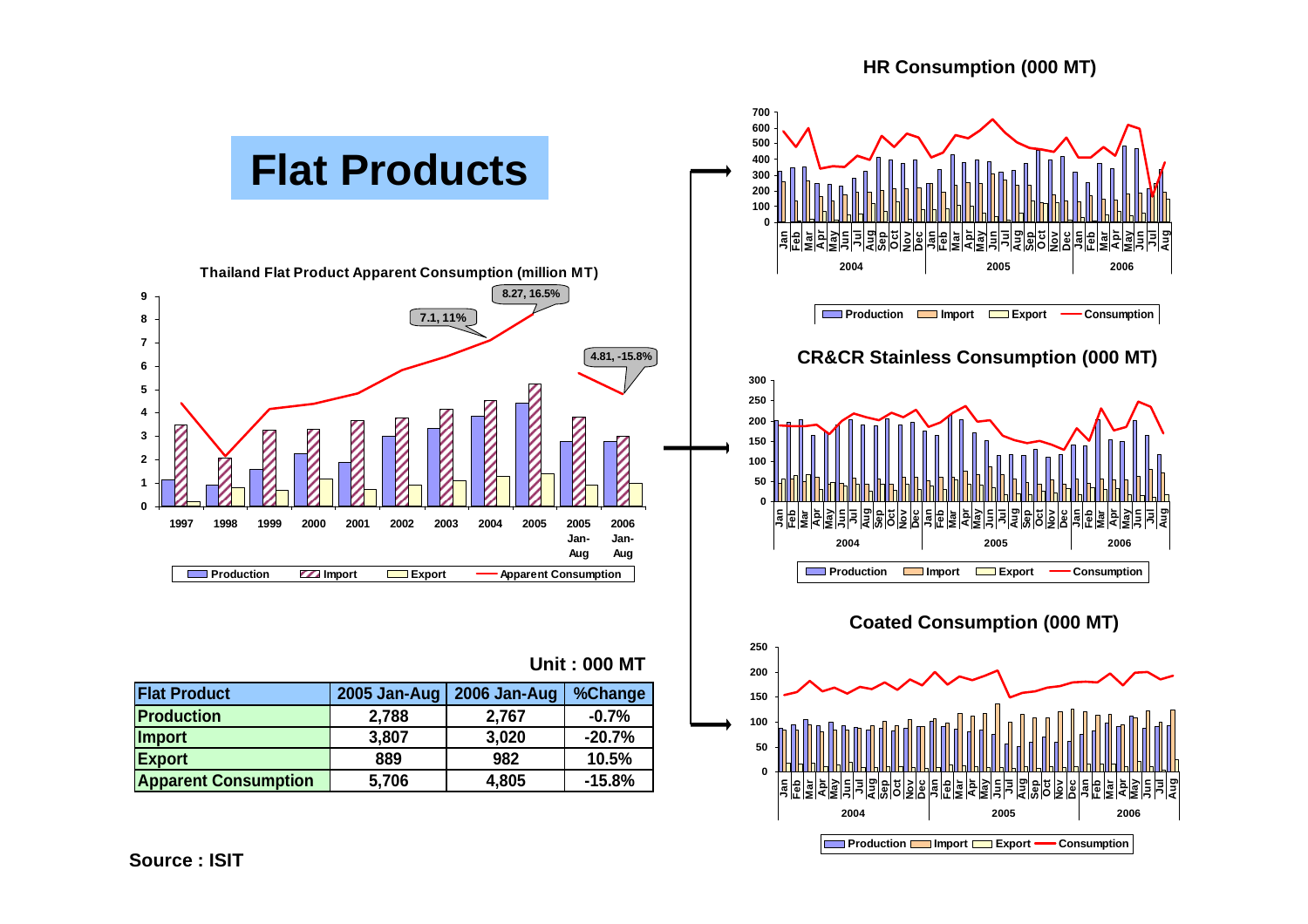#### **Hot Rolled Products**

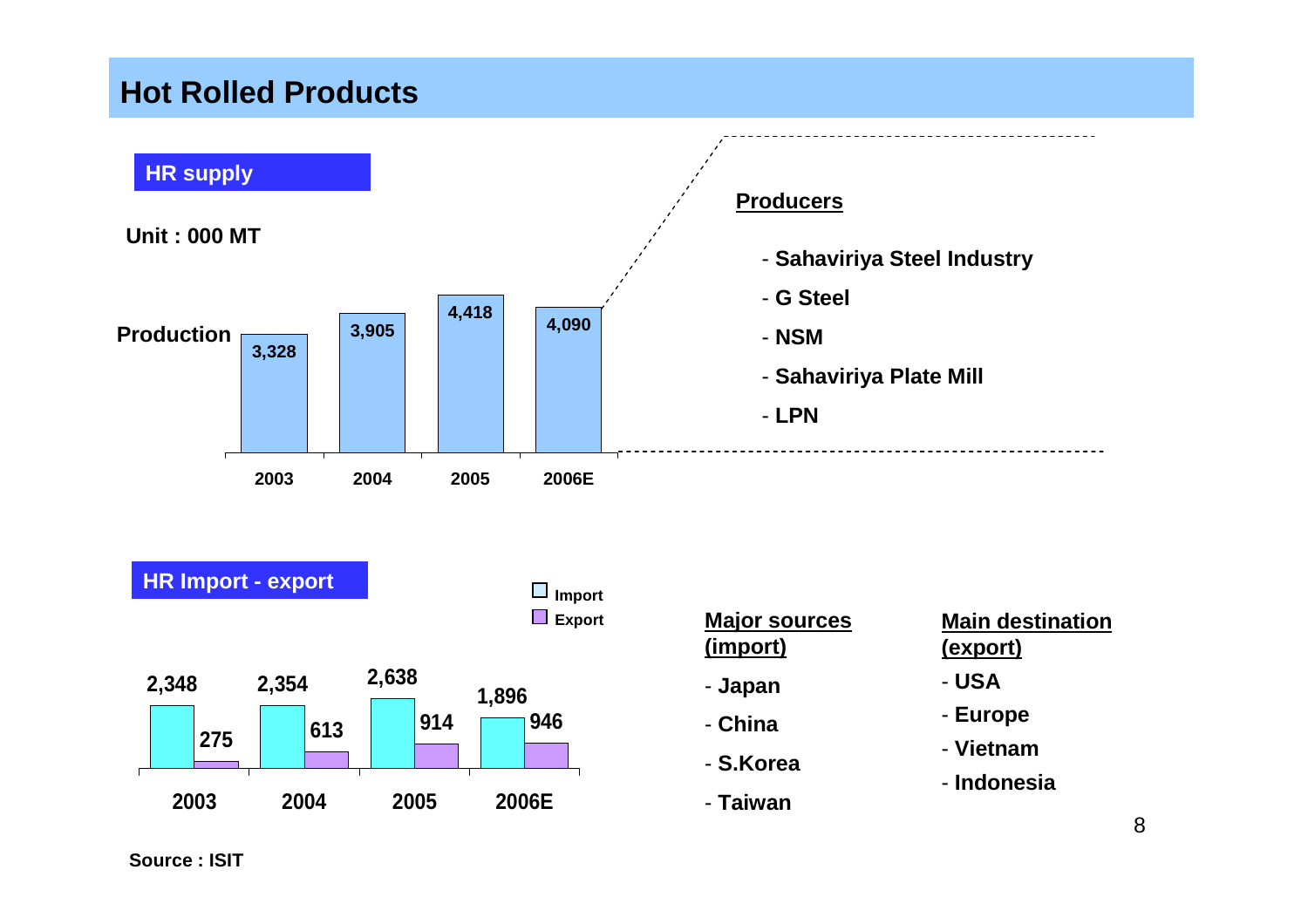#### **Cold Rolled Products**



**CR Import - export**



|          | <b>Major sources</b> |
|----------|----------------------|
| (import) |                      |

- **Japan**
- **China**
- **S.Korea**
- **Taiwan**

#### **Main destination (export)**

- **Malaysia**
- **Vietnam**
- **China**
- **Hong Kong**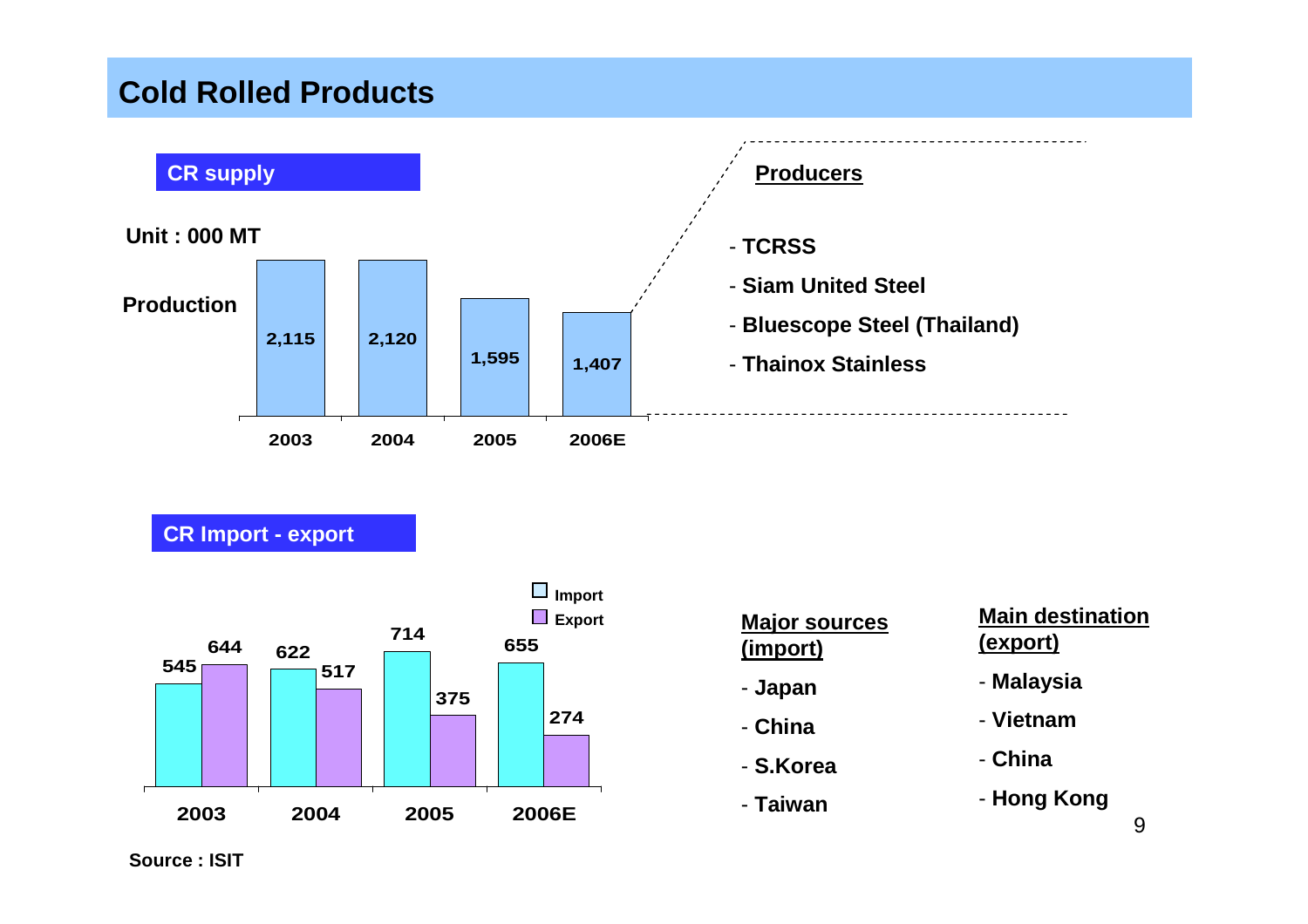#### **Coated Products - GI**

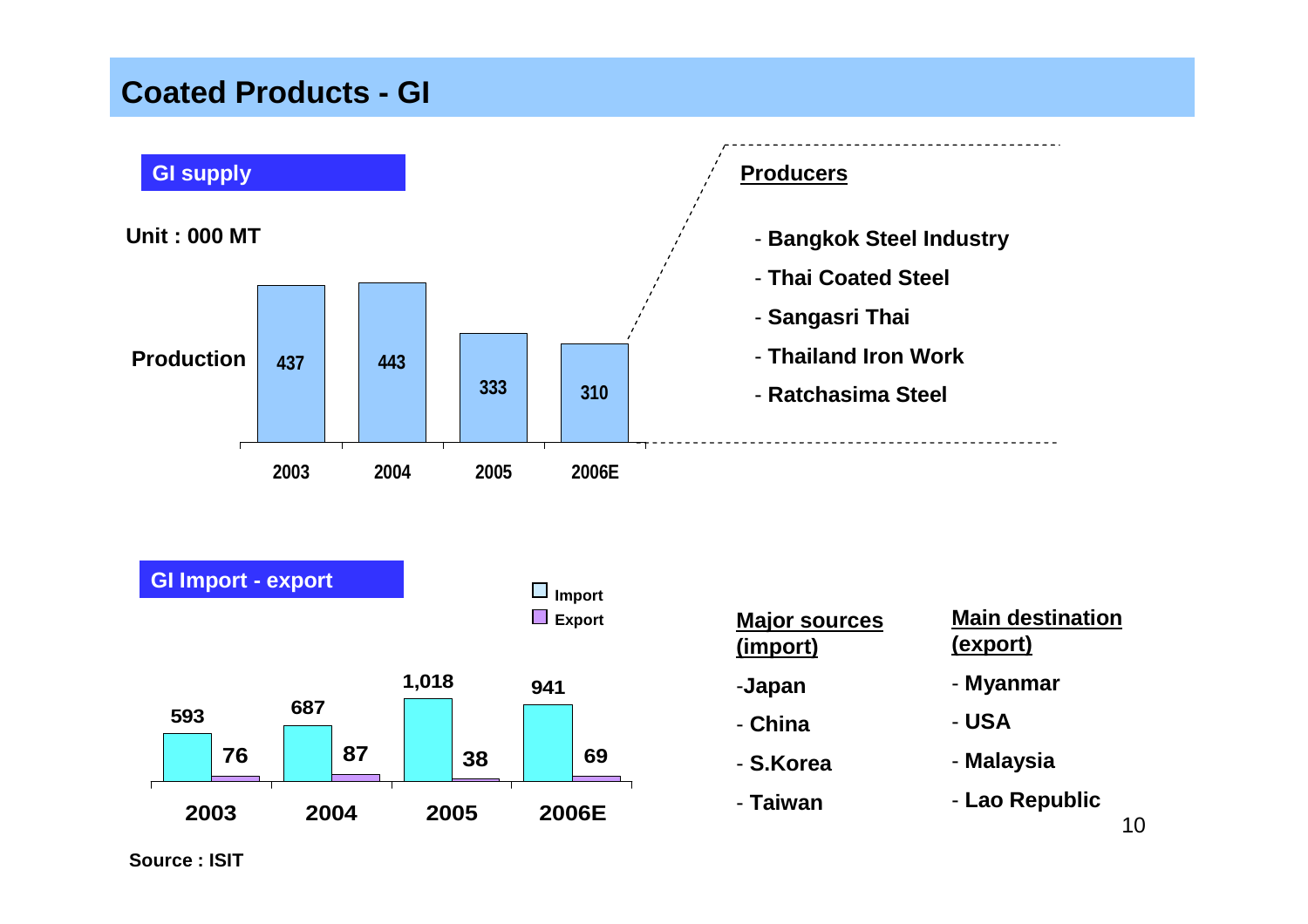#### **Coated Products – TP&TF**

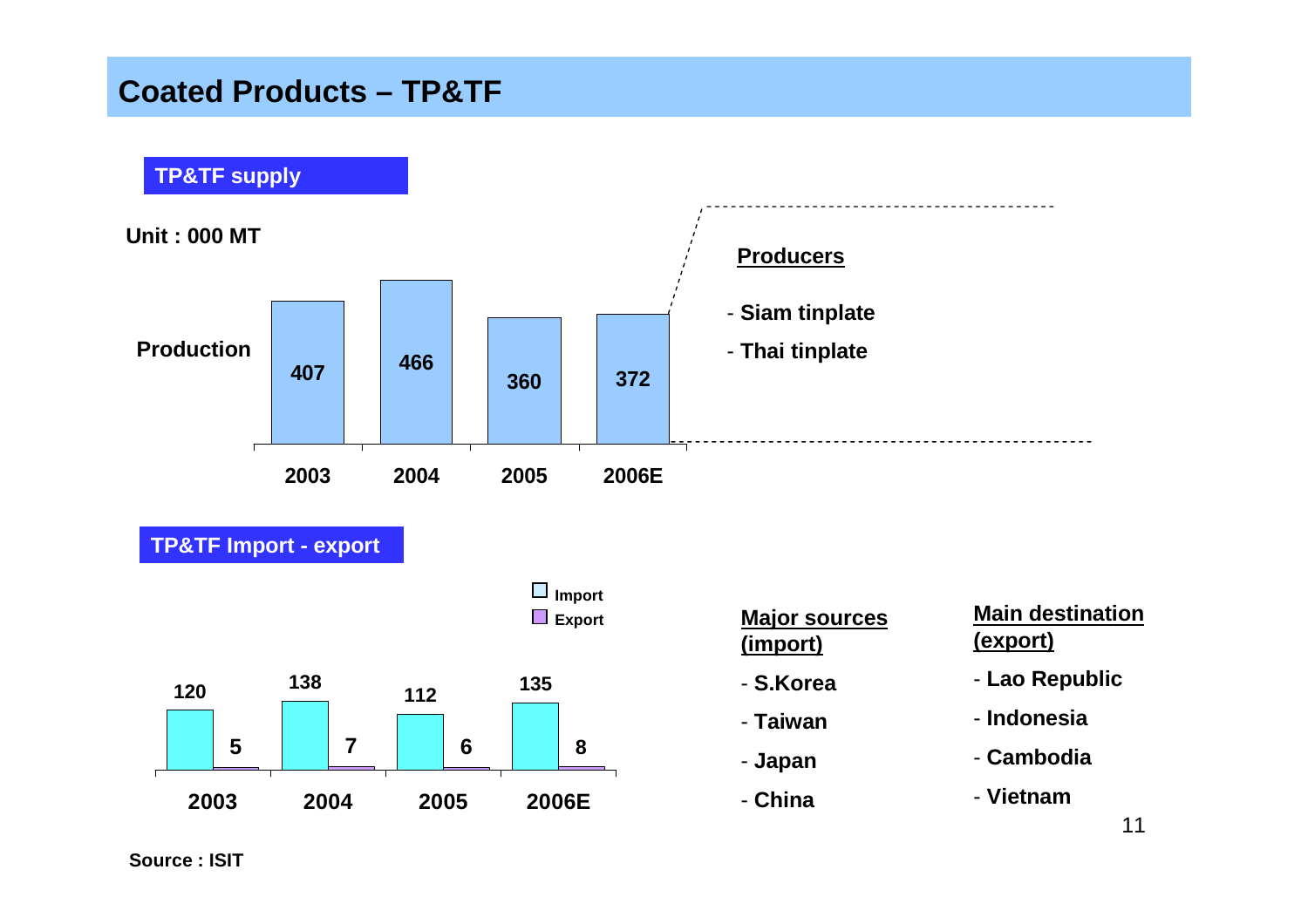

#### **Other coated import - export**



| <b>Major sources</b> |
|----------------------|
| (import)             |
| -Japan               |
| - China              |
| - S.Korea            |

- **Taiwan**

#### **Main destination (export)**

- **Lao Republic**
- **Indonesia**
- **Cambodia**
- **Vietnam**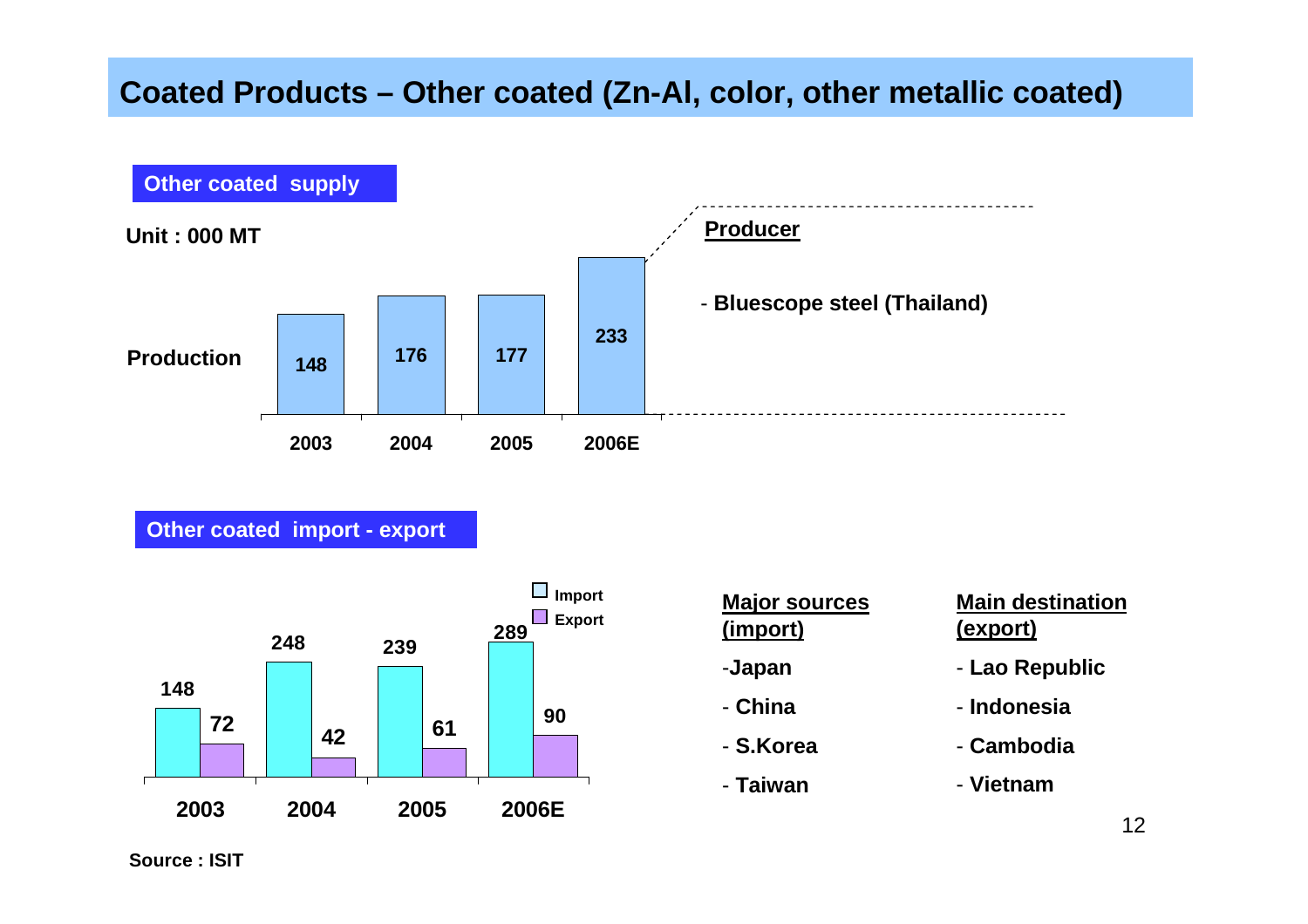#### **Thailand still relies on imports of both semi-finished and finished steel products, specially for flat steel product group.**

**Thailand steel Import – Export in 2005 (Unit : '000 tonnes)**

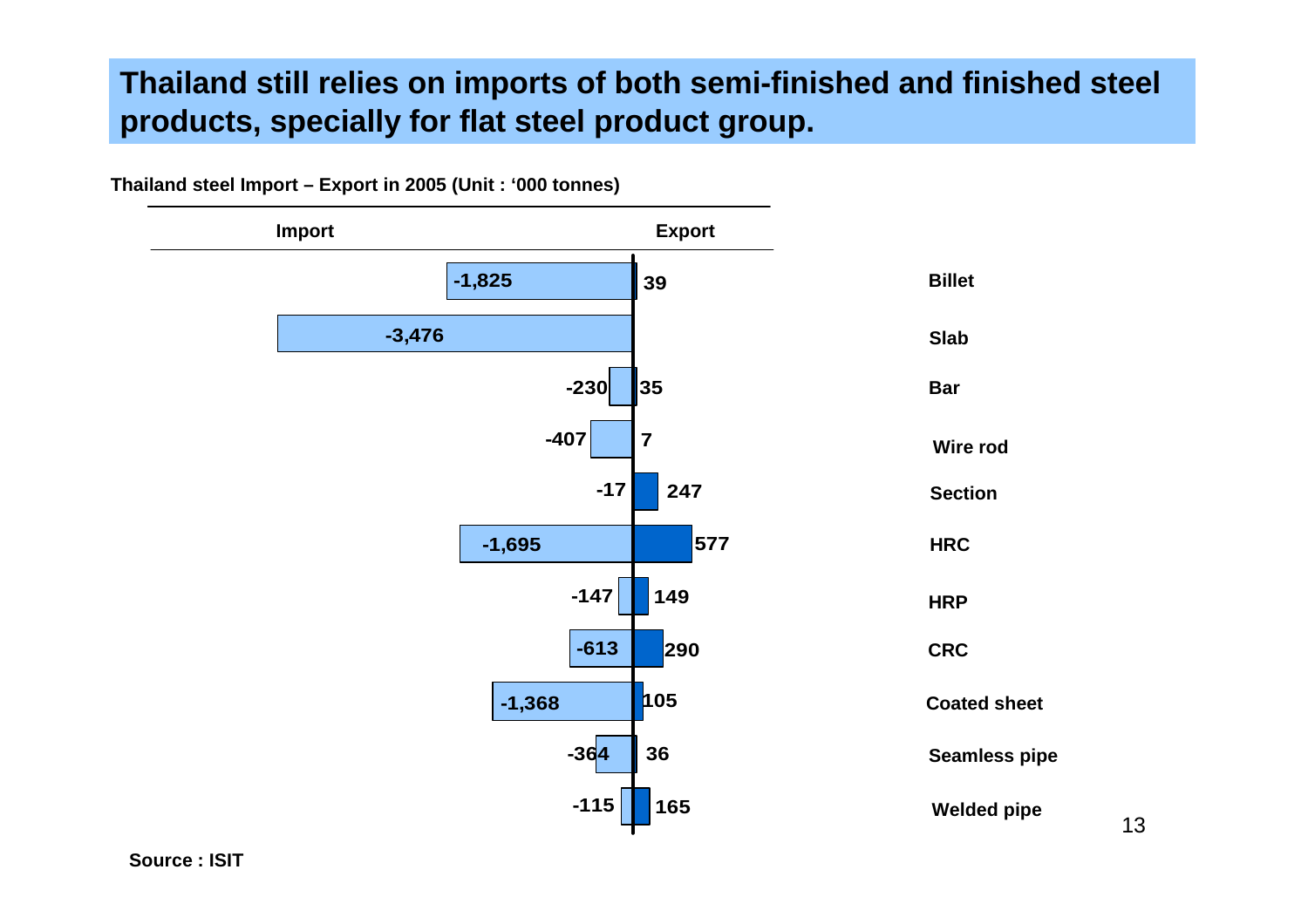#### **Construction is a major consuming sector, most of its application requires commercial steel grade.**

- **Total consumption in 2005 = 13.88 million tonnes**
- **Consumption per capita in 2005 = 212 kg**
- **Ratio of long : flat steel consumption = 40 : 60**
- **Consumption by downstream sector**

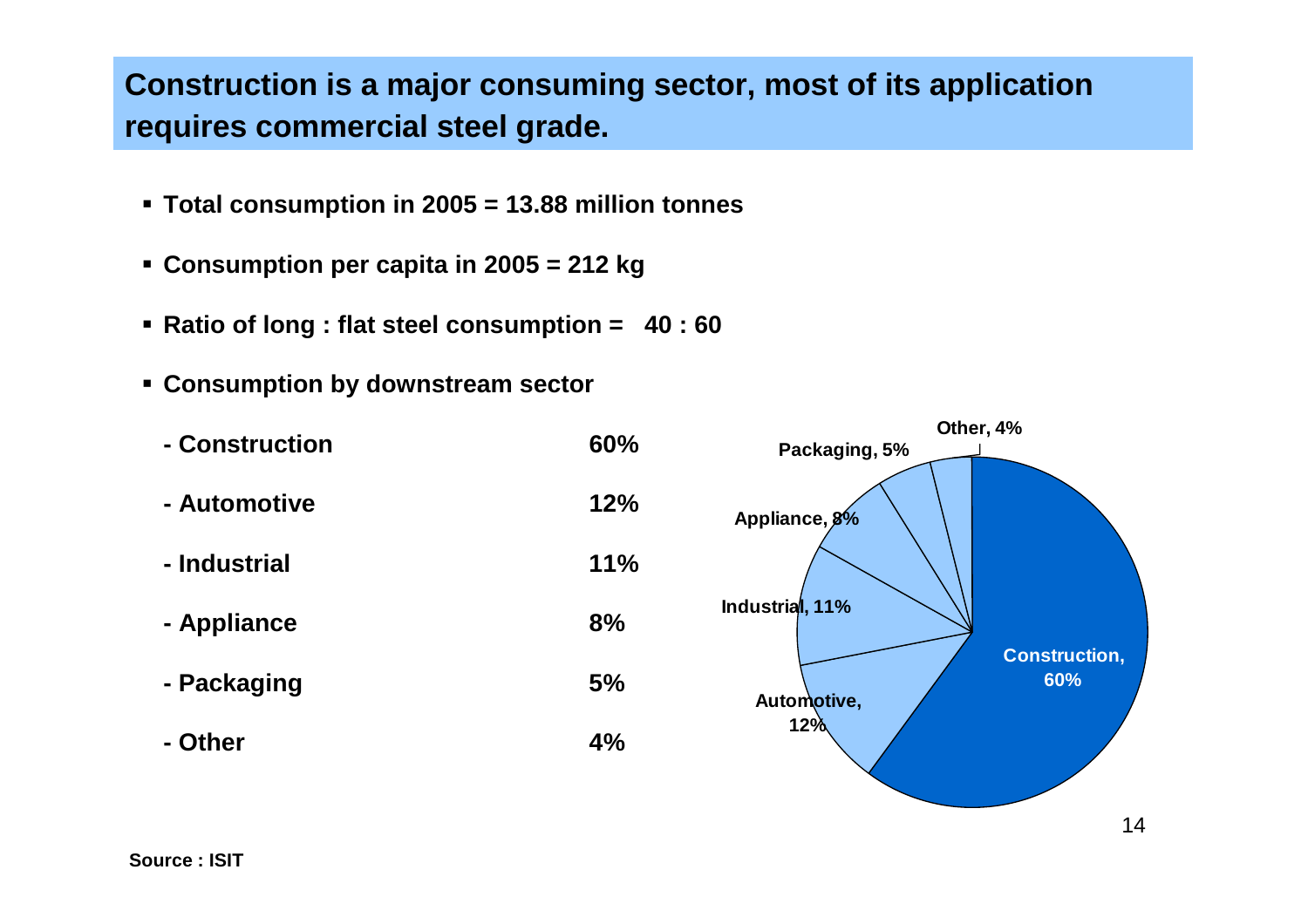# **Thailand steel situation**

# **Specific Energy Consumption (SEC) in 1999 - 2004**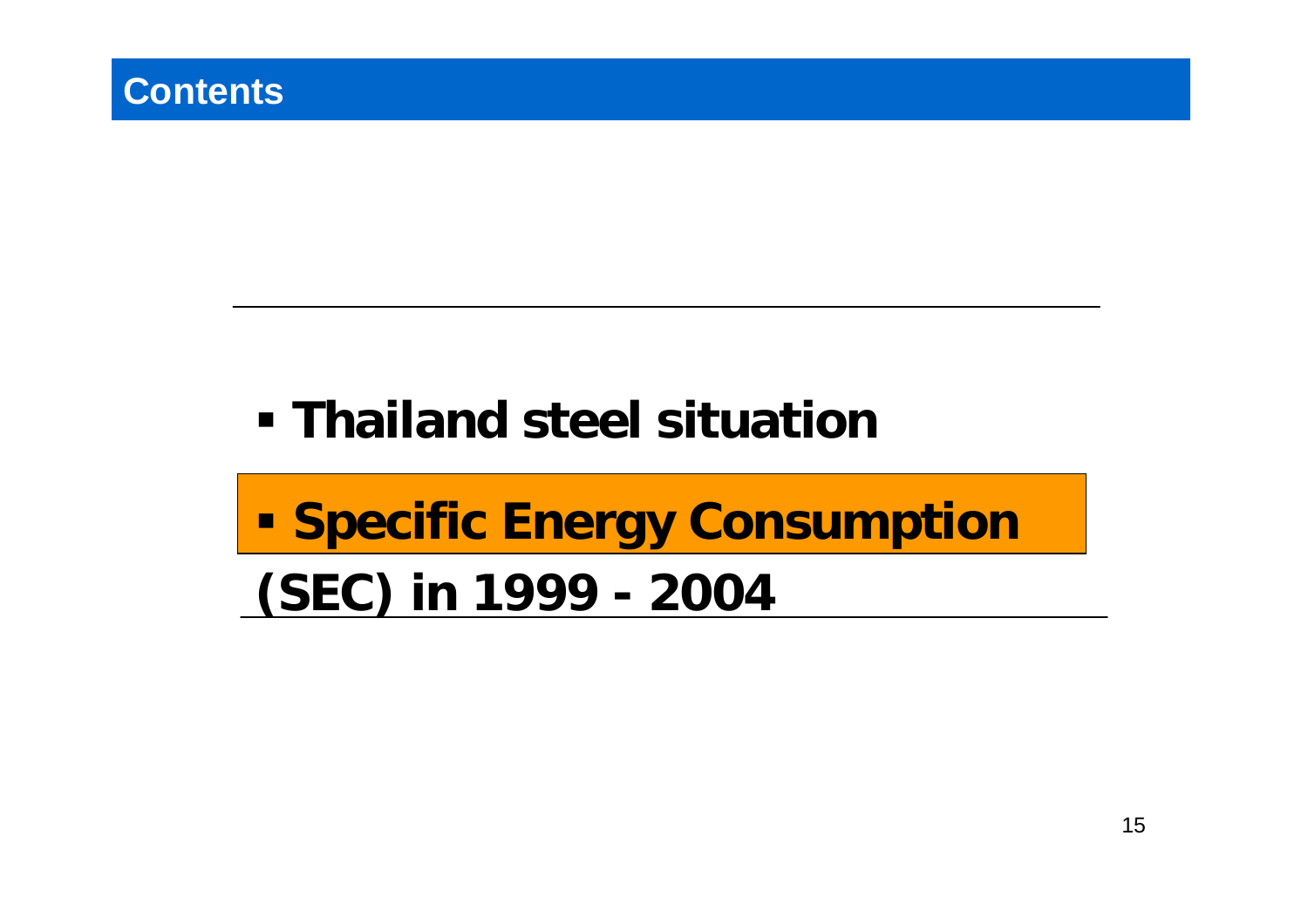## **Specific Energy Consumption for bar products**

**BAR with EAF Raw material : Scrap**

**5,09 ) 5Average SEC (MJ/ton**



**BAR without EAF Raw material : Billet**

**2,07 ) 5Average SEC (MJ/ton**

**Ratio (%)**

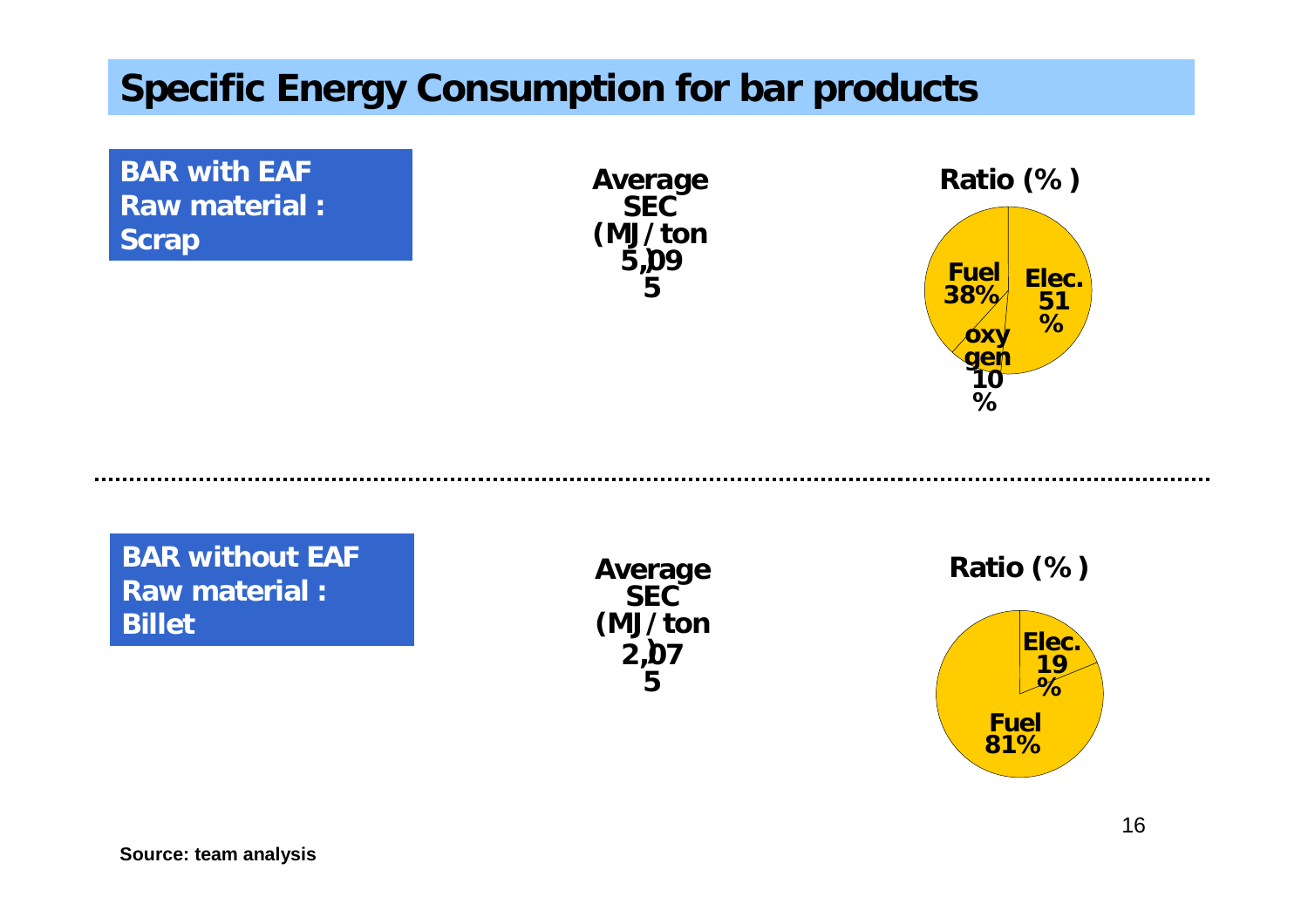## **Specific Energy Consumption for wire rod products**

**Wire rod with EAF Raw material : Scrap**

**6,44 ) 2(MJ/ton**



**Wire rod without EAF Raw material :** 

**3,21 )**  $\mathbf{z}$ **Average SEC (MJ/ton**

**Ratio (%)**

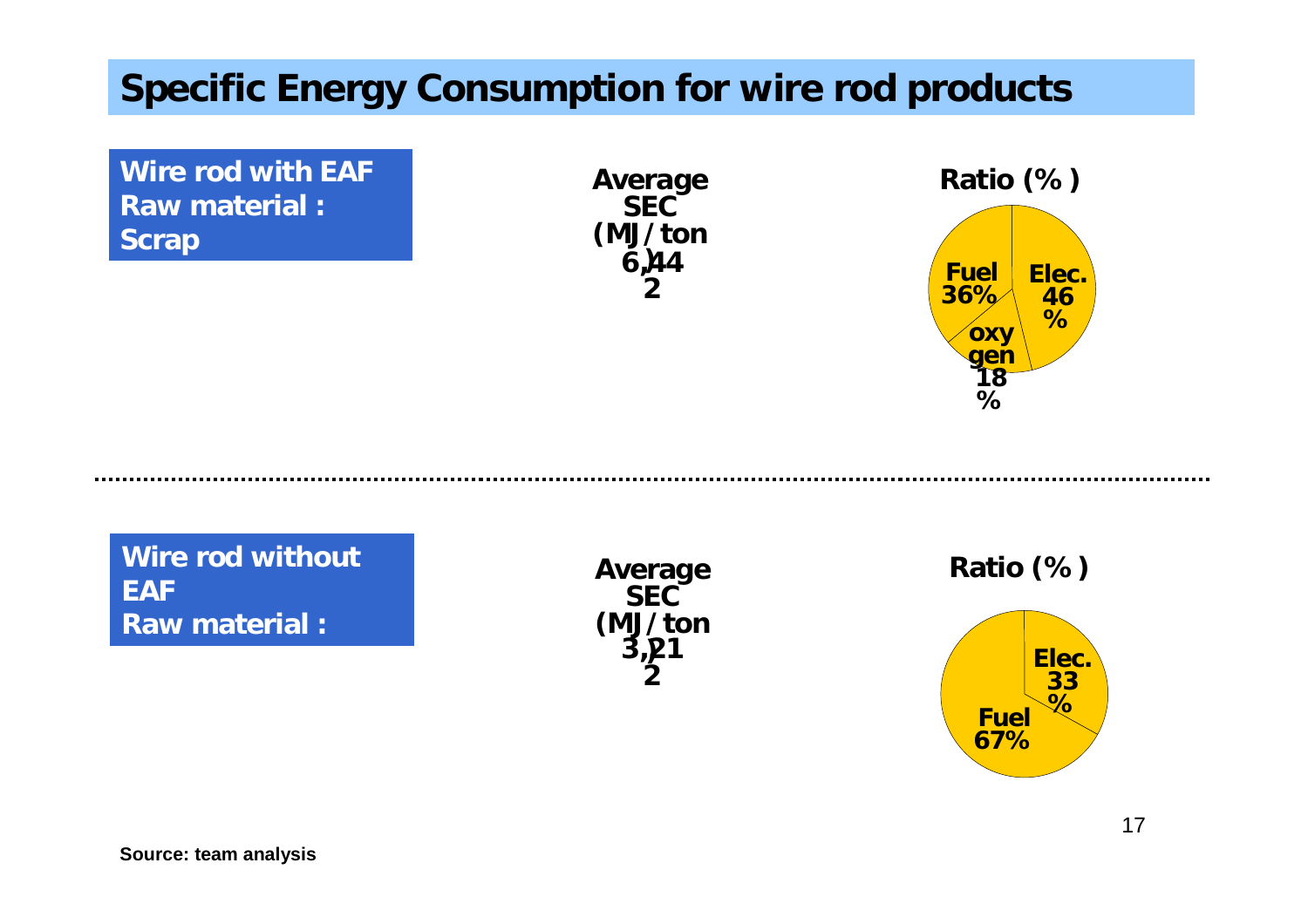# **Specific Energy Consumption for hot rolled section**

#### **products**

**Hot rolled section with EAF**

**Raw material :** 

**6,05 ) 1SEC (MJ/ton**



**Hot rolled section without EAFRaw material :** 

**2,88 6Average SEC (MJ/ton )**

**Elec. 11 %Fuel 89%Ratio (%)**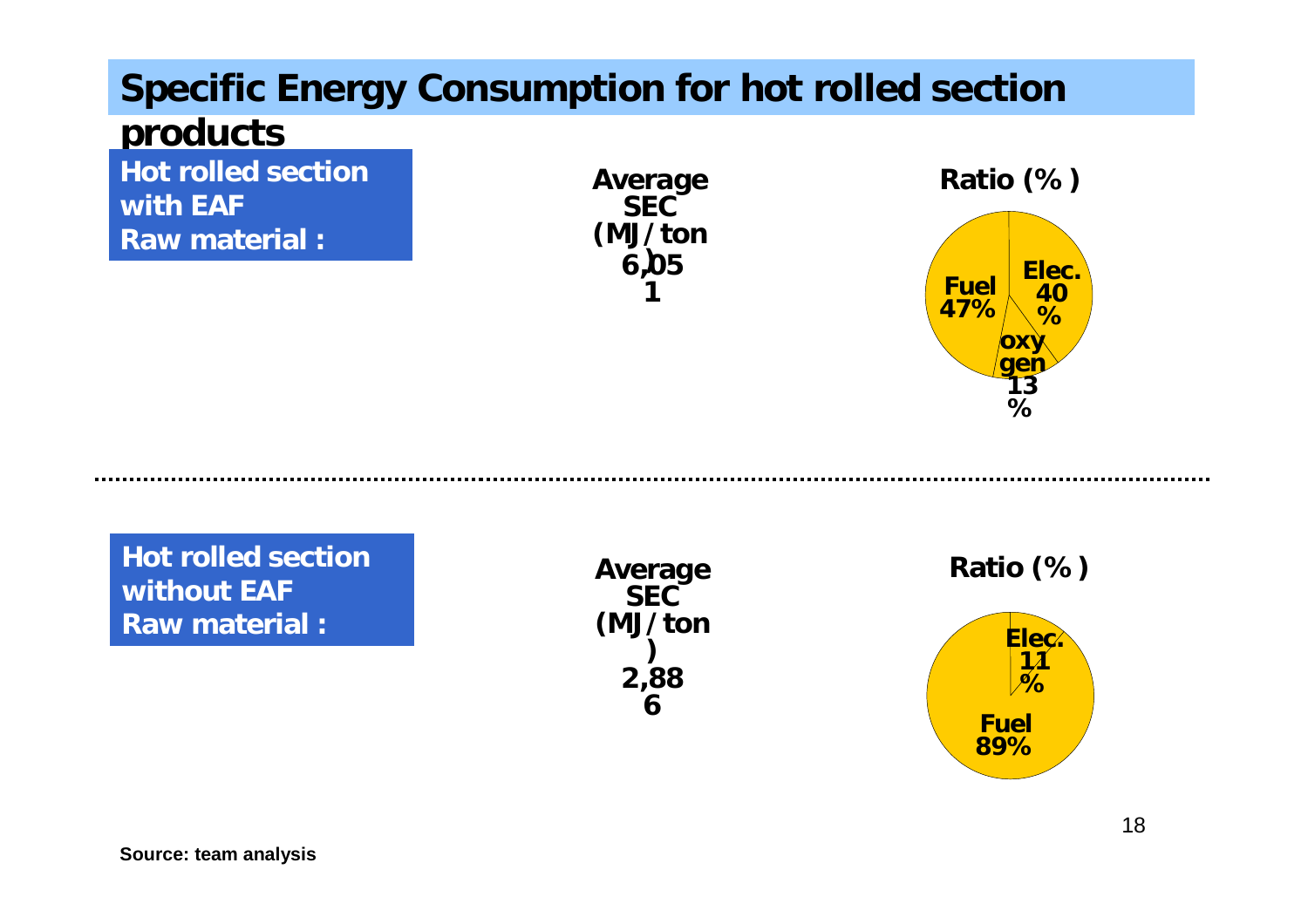## **Specific Energy Consumption for hot rolled sheet**

### **products**

**HR with EAF**

- **Raw material :**
- **Scrap**

**4,71 ) 0SEC (MJ/ton**



**HR without EAF Raw material : SlabProduct : Hot rolled coil / Hot rolled** 

**2,24 6Average SEC (MJ/ton )**

**Ratio (%)**

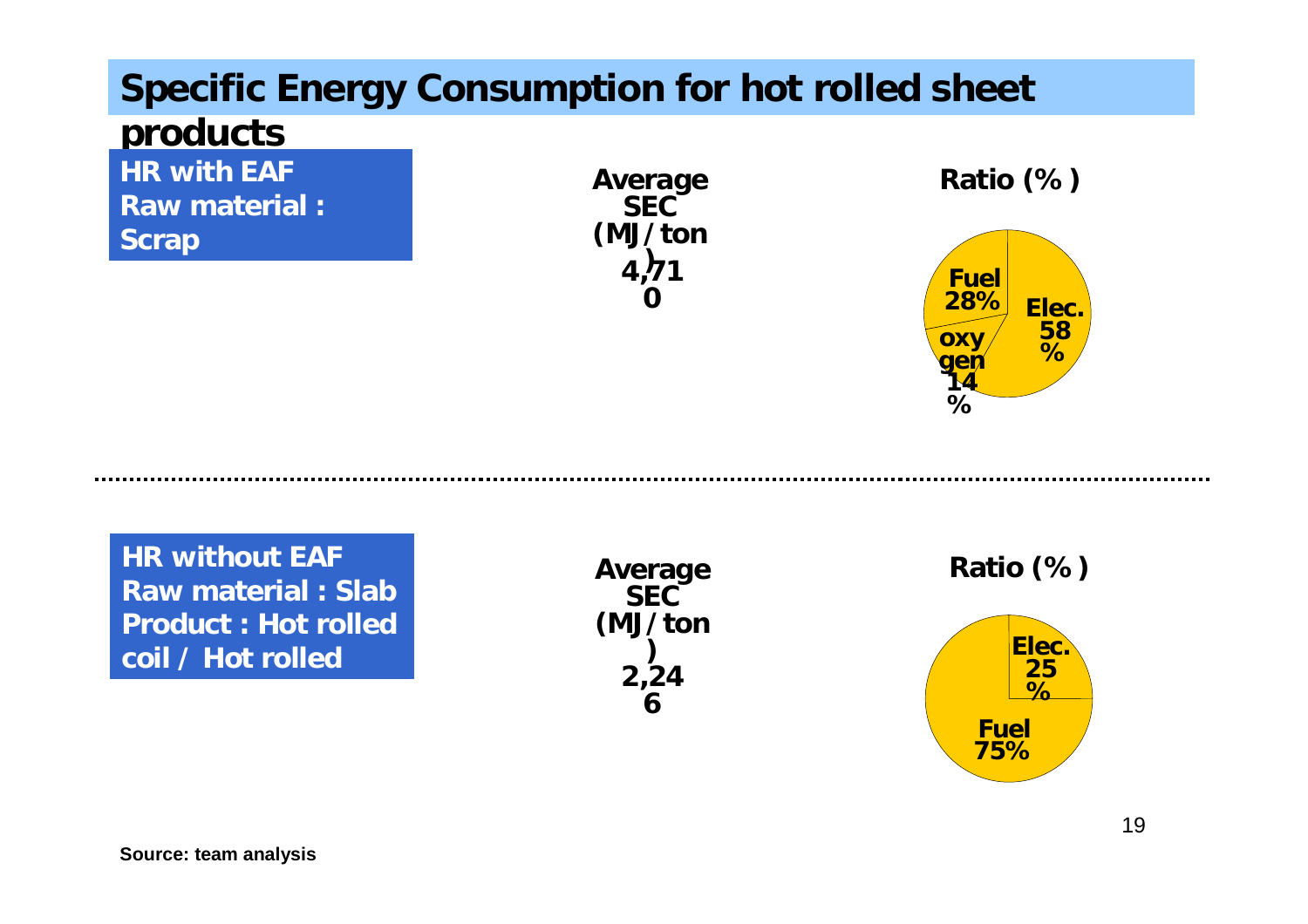# **Specific Energy Consumption for cold rolled sheet**

#### **products**

**CRCRaw material : Hot rolled coil**

**1,78 ) 7(MJ/ton**



**82%**

# **Specific Energy Consumption for hot dip galvanized**

#### **HDGRaw material : Cold rolled coil sheet products 1,43 9Elec. 18 %Fuel Average SEC(MJ/ton ) Ratio (%)**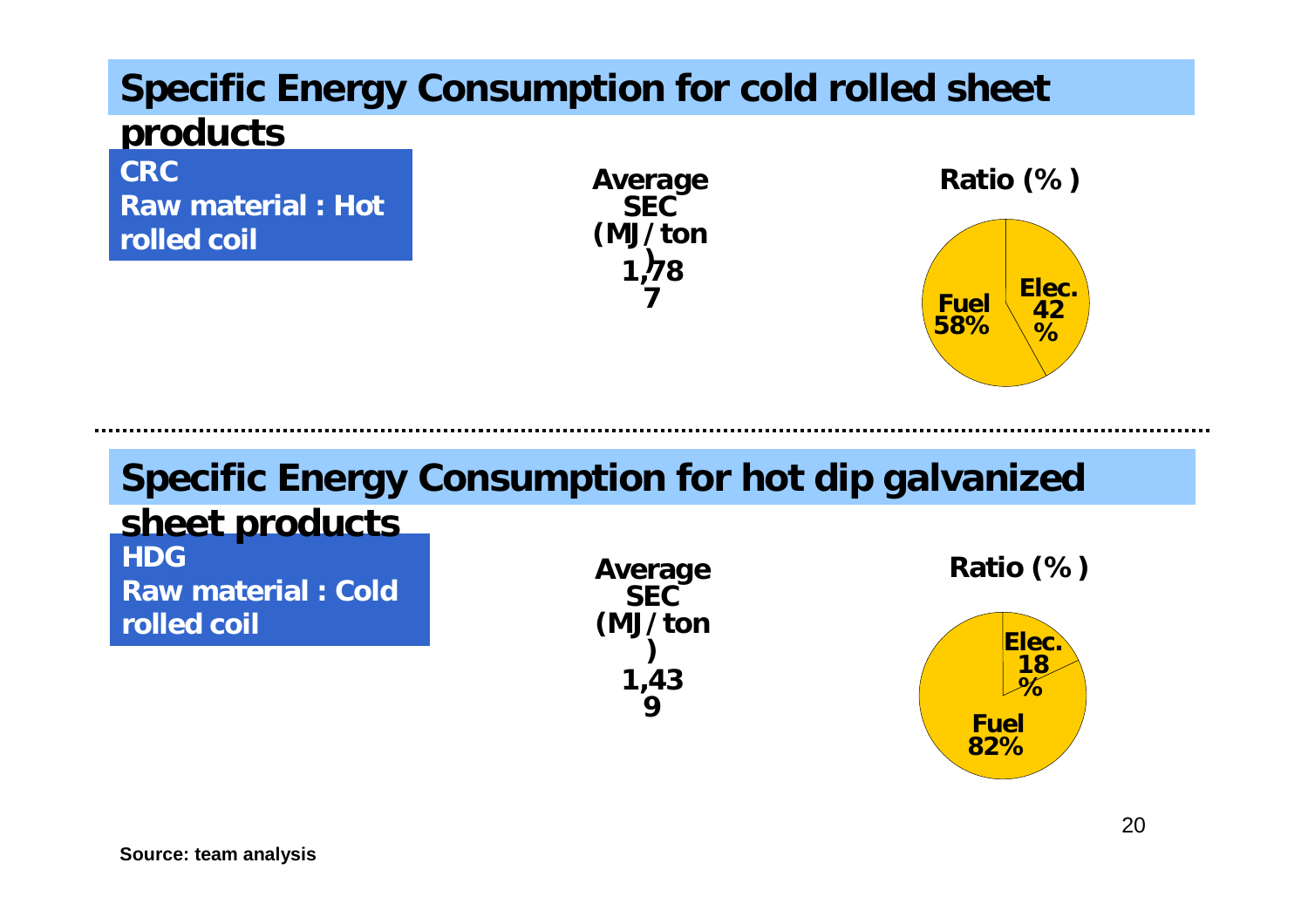### **Specific Energy Consumption for electro-galvanized sheet products**

**EGRaw material : Cold rolled coil**

**1,30 ) 0(MJ/ton**



# **Specific Energy Consumption for tin-plate & tin-free**

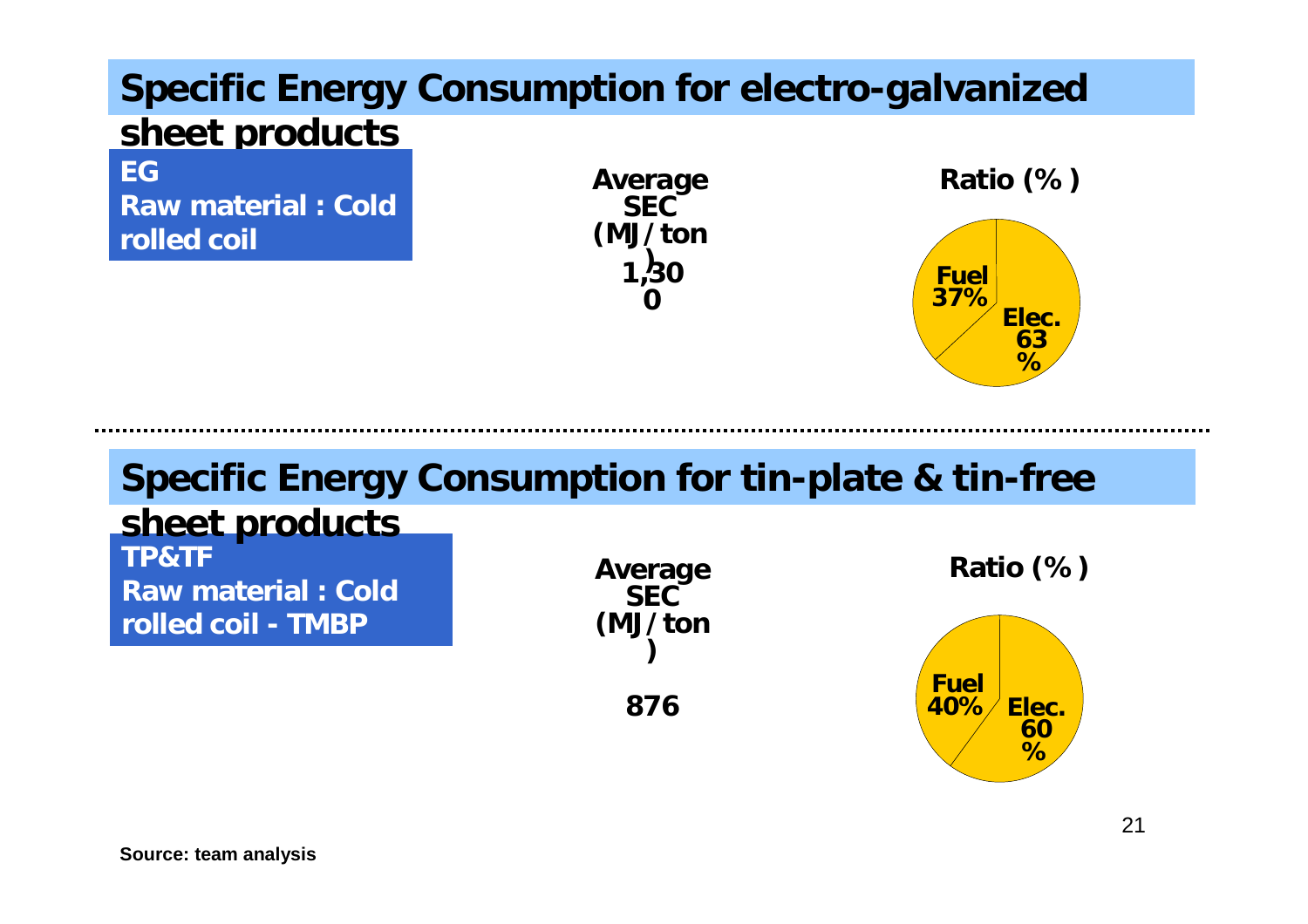# **Specific Energy Consumption for cold-formed section**

#### **products**

**Cold formed section Raw material : Hot rolled coil**

**21) (MJ/ton**



## **Specific Energy Consumption for ERW pipe products**

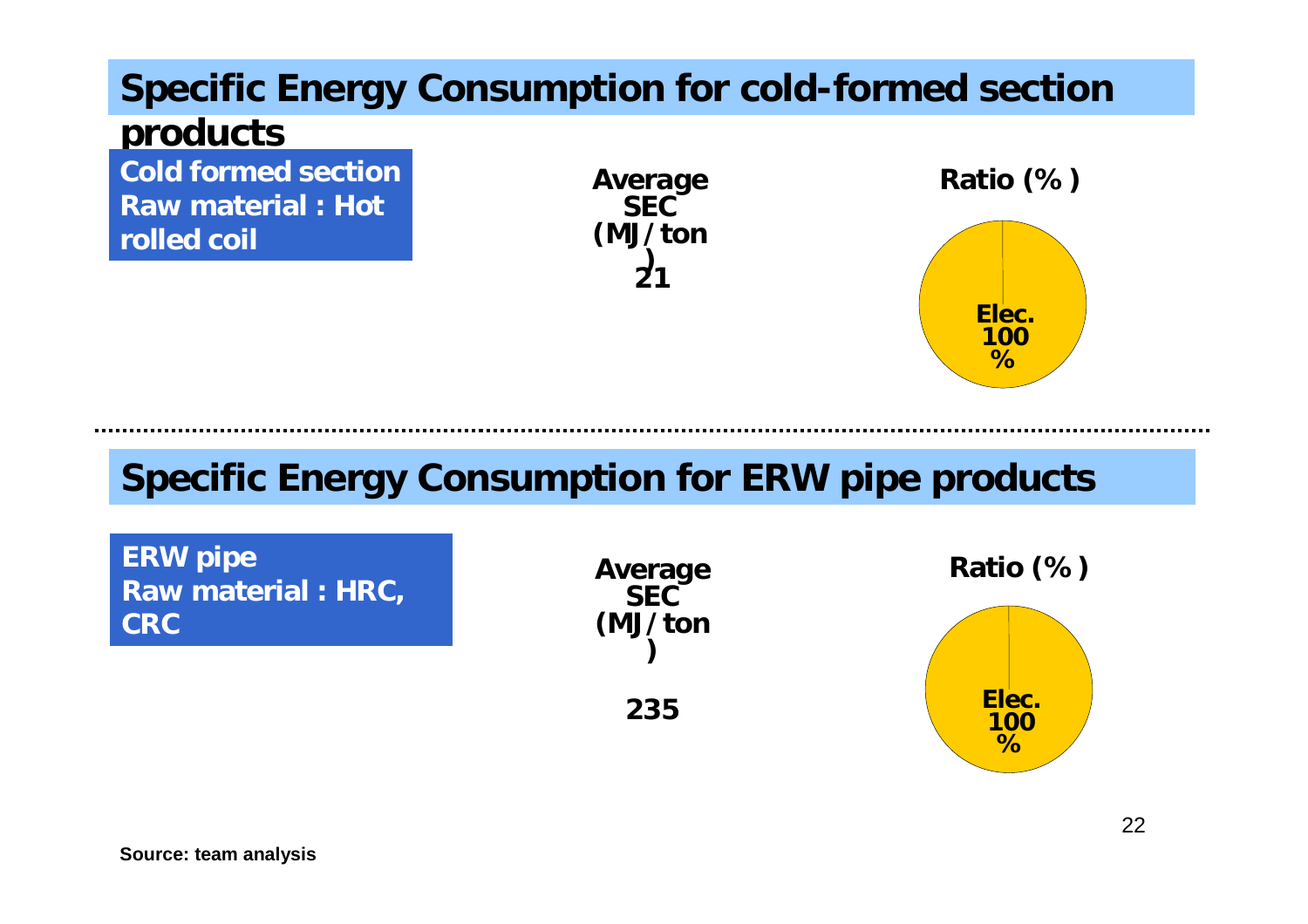# **Specific Energy Consumption for galvanized steel pipe**

### **products**

- **HDG pipe**
- **Raw material : Hot**
- **rolled coil**

**galvanized steel pipe 1,67 0(MJ/ton )**

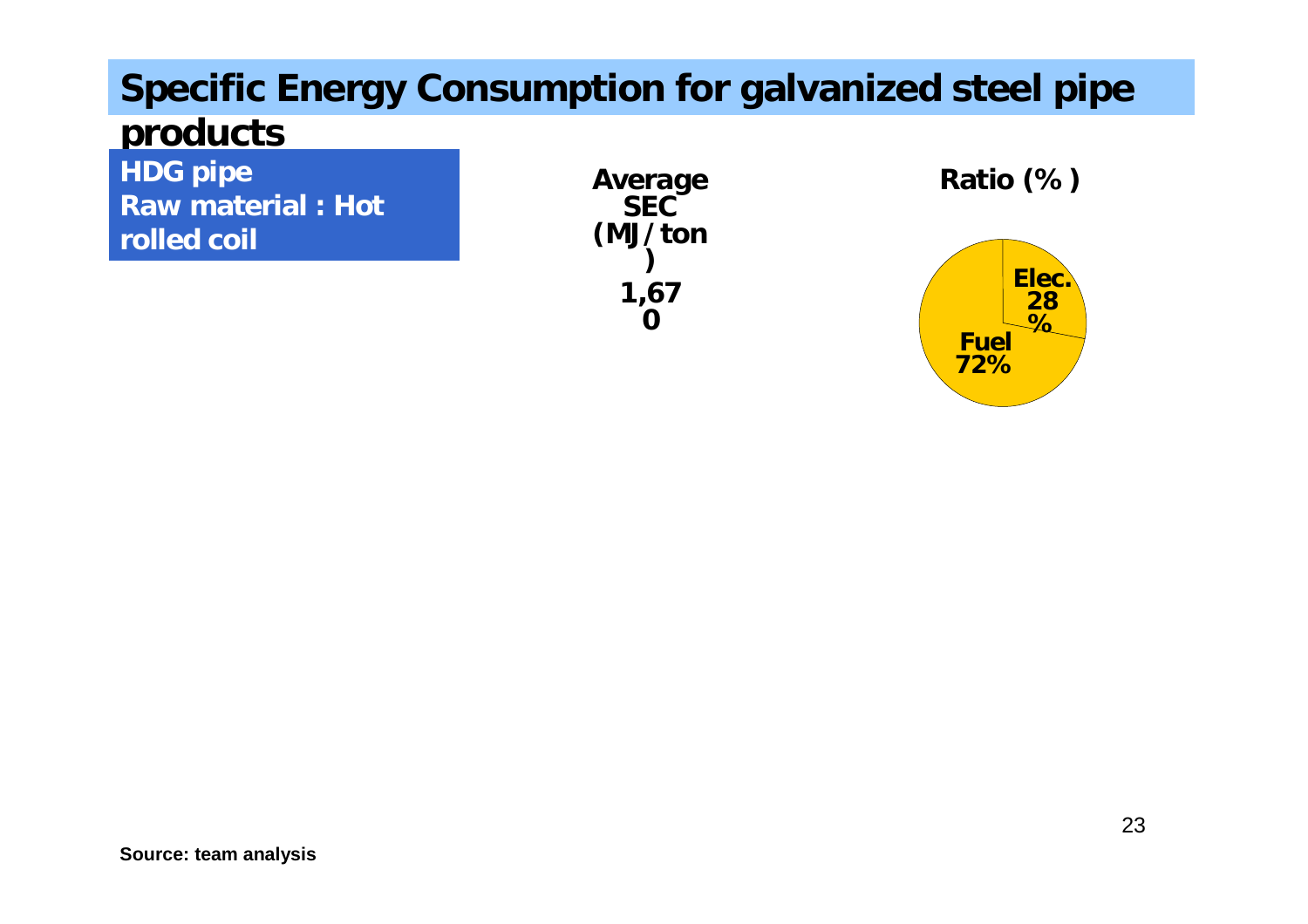# **Thailand specific energy consumption in 1999 -**

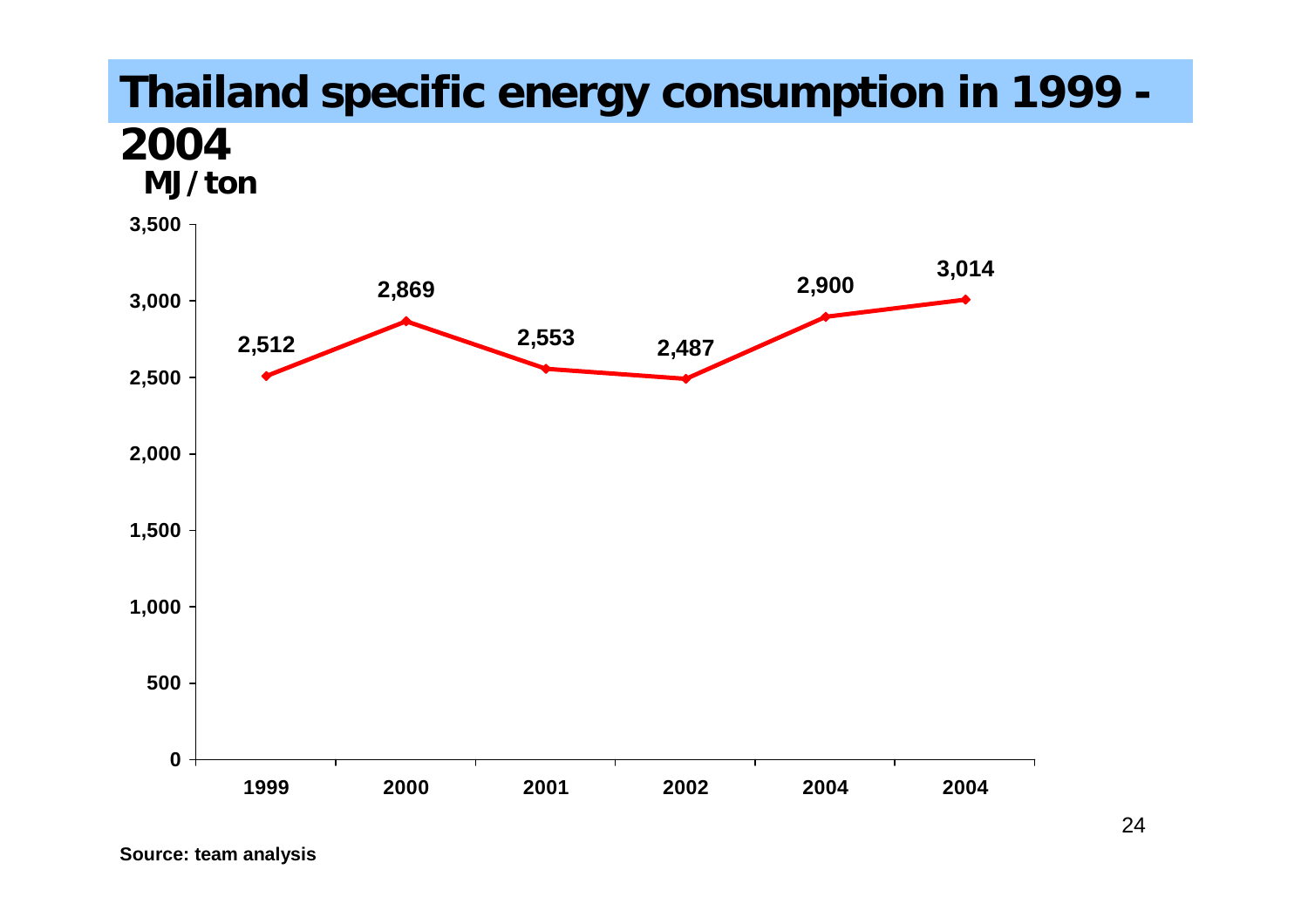#### **Total energy equivalent demand for Thai steel industry**

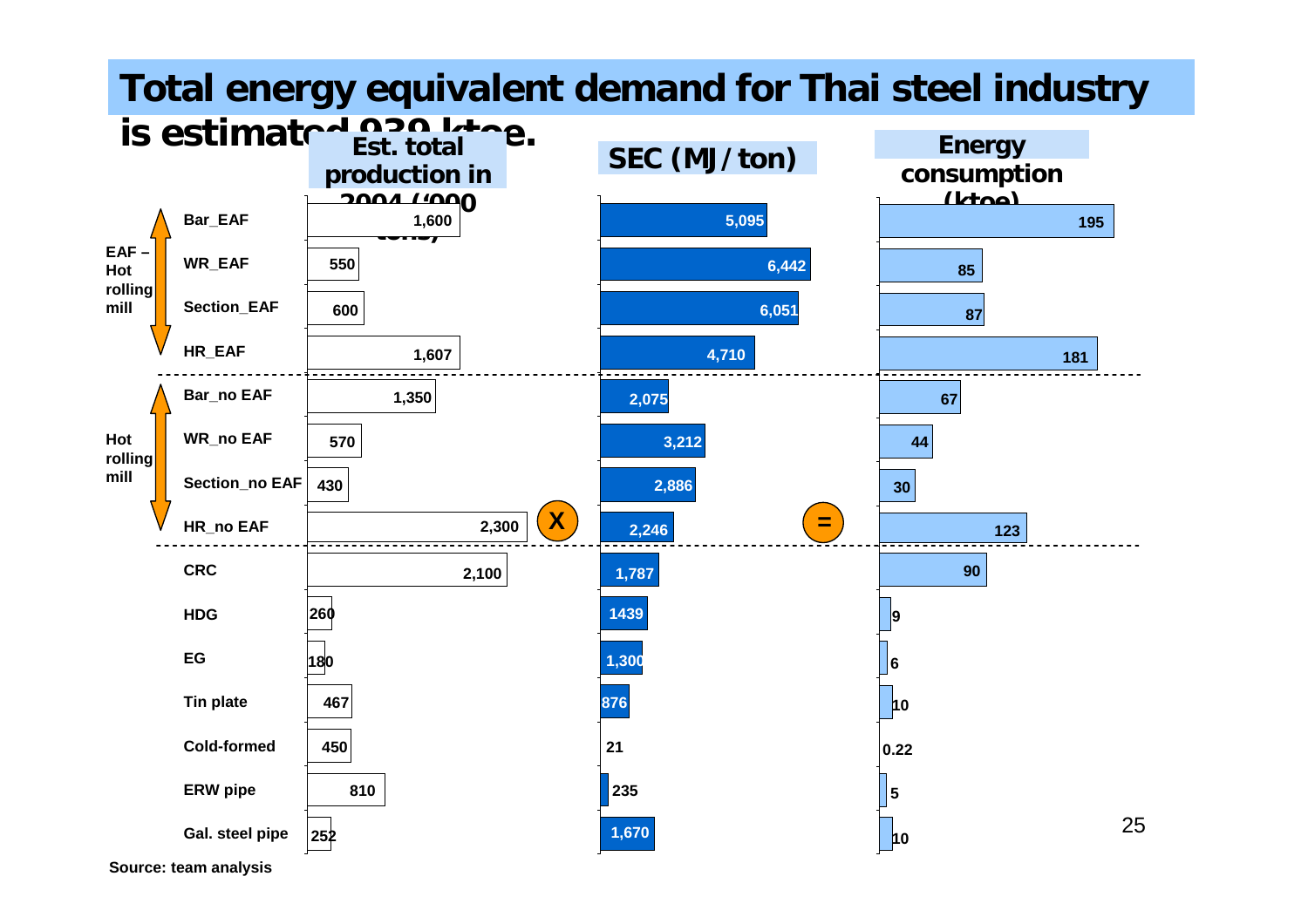# **Energy consumption for Thai steel industry**

|   | <b>Steel sectors</b>            | Est. total<br>production in<br>2004 ('000<br>tons) | <b>Energy</b><br>consumption<br>(ktoe) | <b>Production</b><br>ratio (%) | <b>Energy</b><br>consumption<br>ratio (%) |
|---|---------------------------------|----------------------------------------------------|----------------------------------------|--------------------------------|-------------------------------------------|
|   | <b>Bar_EAF</b>                  | 1,600                                              | 195                                    | 12%                            | 21%                                       |
|   | <b>Bar_no EAF</b>               | 1,350                                              | 67                                     | 10%                            | 7%                                        |
|   | <b>Wire rod EAF</b>             | 550                                                | 85                                     | 4%                             | 9%                                        |
|   | Wire rod no EAF                 | 570                                                | 44                                     | 4%                             | 5%                                        |
|   | <b>Hot rolled section EAF</b>   | 600                                                | 87                                     | 4%                             | 9%                                        |
|   | Hot rolled section_no EAF       | 430                                                | 30                                     | 3%                             | 3%                                        |
|   | HR_EAF                          | 1,607                                              | 181                                    | 12%                            | 19%                                       |
|   | HR_no EAF                       | 2,300                                              | 123                                    | 17%                            | 13%                                       |
|   | Cold rolled steel sheet         | 2,100                                              | 90                                     | 16%                            | 10%                                       |
| 0 | Hot dip galvanized              | 260                                                | 9                                      | 2%                             | 1%                                        |
|   | 1 Electro-galvanized            | 180                                                | 6                                      | 1%                             | 1%                                        |
|   | 2 Tin plate & tin free steel    | 467                                                | 10                                     | 3%                             | 1%                                        |
| 3 | <b>Cold formed section</b>      | 450                                                | 0.22                                   | 3%                             | 0.02%                                     |
|   | 4 ERW pipe                      | 810                                                | 5                                      | 6%                             | 0.48%                                     |
|   | 5 Hot dip galvanized steel pipe | 252                                                | 10                                     | 2%                             | 1%                                        |
|   | <b>Total</b>                    | 13.526                                             | 939                                    | 100%                           | 100%                                      |